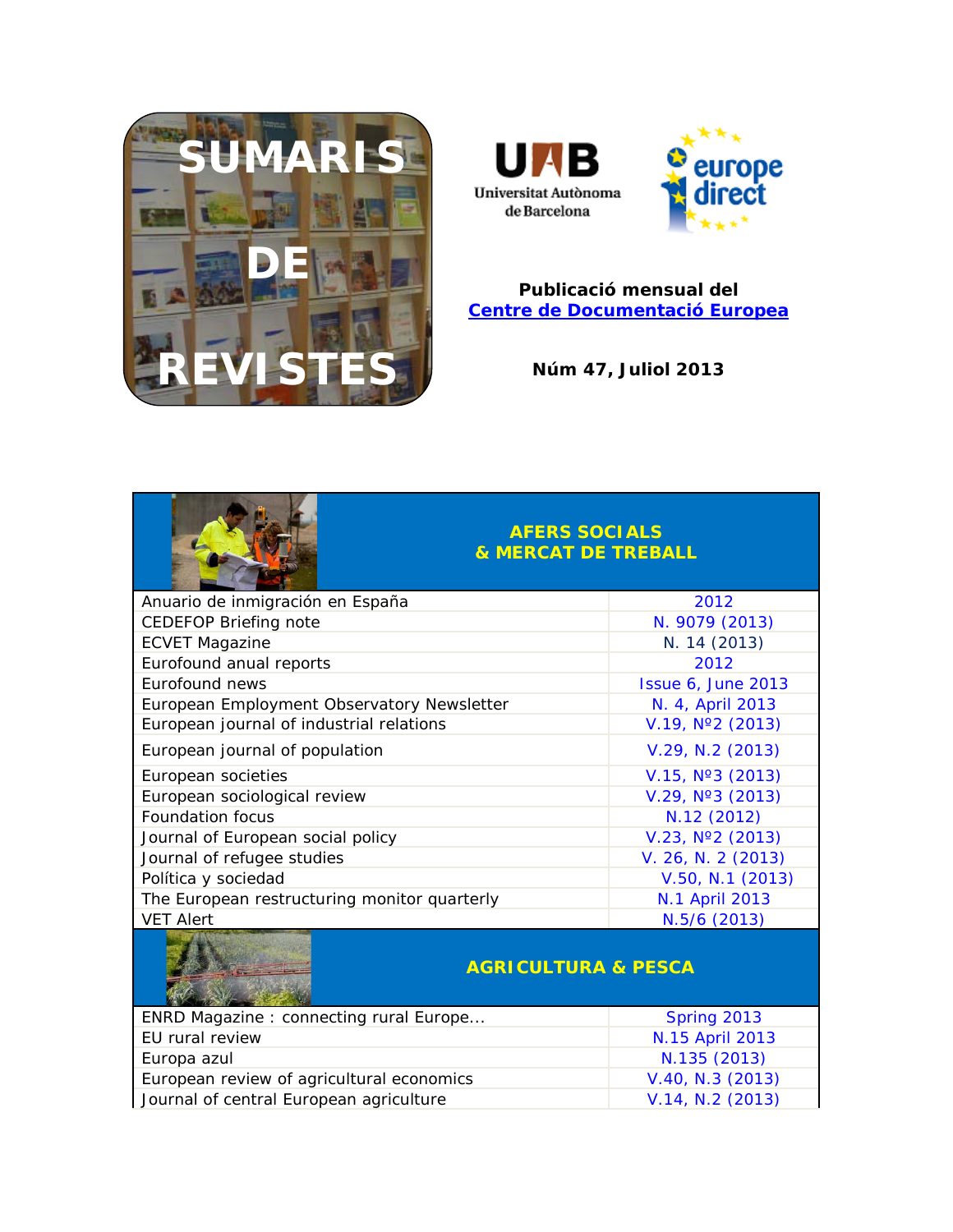| MAP newsletter: monitoring Agri-trade policy                               | May 2013                              |
|----------------------------------------------------------------------------|---------------------------------------|
| Newflashes                                                                 | N. 110 June 2013                      |
| Red española de desarrollo rural : boletín                                 | 21.6.2013                             |
| Rur@I newsflash                                                            | <b>Abril 2013</b>                     |
| <b>AUDIOVISUALS</b><br><b>&amp; MITJANS DE COMUNICACIÓ</b>                 |                                       |
| European Journal of Communication                                          | V.28, N.3 (2013)                      |
| IRIS: Legal Observations of the Europan Audiovisual                        | $2013 - 5$                            |
| Observatory<br><b>CIÈNCIA &amp; TECNOLOGIA</b>                             |                                       |
| <b>CORDIS Express</b>                                                      | 21.6.2013                             |
| European Researcher                                                        | V. 51, N.5-4 (2013)                   |
| <b>JRC</b> Newsletter                                                      | May/June 2013                         |
| Research*eu results magazine                                               | N. 23, Junio 2013                     |
| <b>COMERÇ EXTERIOR</b>                                                     |                                       |
| BioRes Bridges Trade: analysis and new son trade and                       | V. 7, N. 2 (2013)                     |
| environment<br>Boletín AL-INVEST IV Informa                                | N. 44, Mayo 2013                      |
| Global Trade and Customs Journal                                           | V. 8:6(2013)                          |
| Journal of world trade                                                     | $V. 47-3(2013)$                       |
| <b>DESENVOLUPAMENT</b><br><b>&amp; AJUDA HUMANITÀRIA</b>                   |                                       |
| Cooperation and conflict                                                   | V. 48, N.2, 2013                      |
| Development and change                                                     | V. 44, Issue 3, 2013                  |
| European Journal of International Relations                                | V. 19, N.2, 2013                      |
| Finance & Development Washington                                           | V. 50, N.1 (2013)                     |
| Journal of development economics                                           | V.104, Sept. 2013                     |
| Journal of international development                                       | V.25, N.5 (2013)                      |
| Oxford development studies                                                 | V.41, N.2 (2013)                      |
|                                                                            |                                       |
| Revue d'economie du développement                                          | Vol. 27, N.1 (2013)                   |
| The European journal of development research                               | $V.25, N.3$ (2013)                    |
| <b>World Development</b>                                                   | V.50, October 2013                    |
| <b>ECONOMIA &amp; FINANCES</b>                                             |                                       |
| Alternativas económicas                                                    | N. 4 Junio 2013                       |
| Banco Central Europeo : Informe de convergencia<br>Boletín mensual del BCE | <b>June 2013</b><br><b>Junio 2013</b> |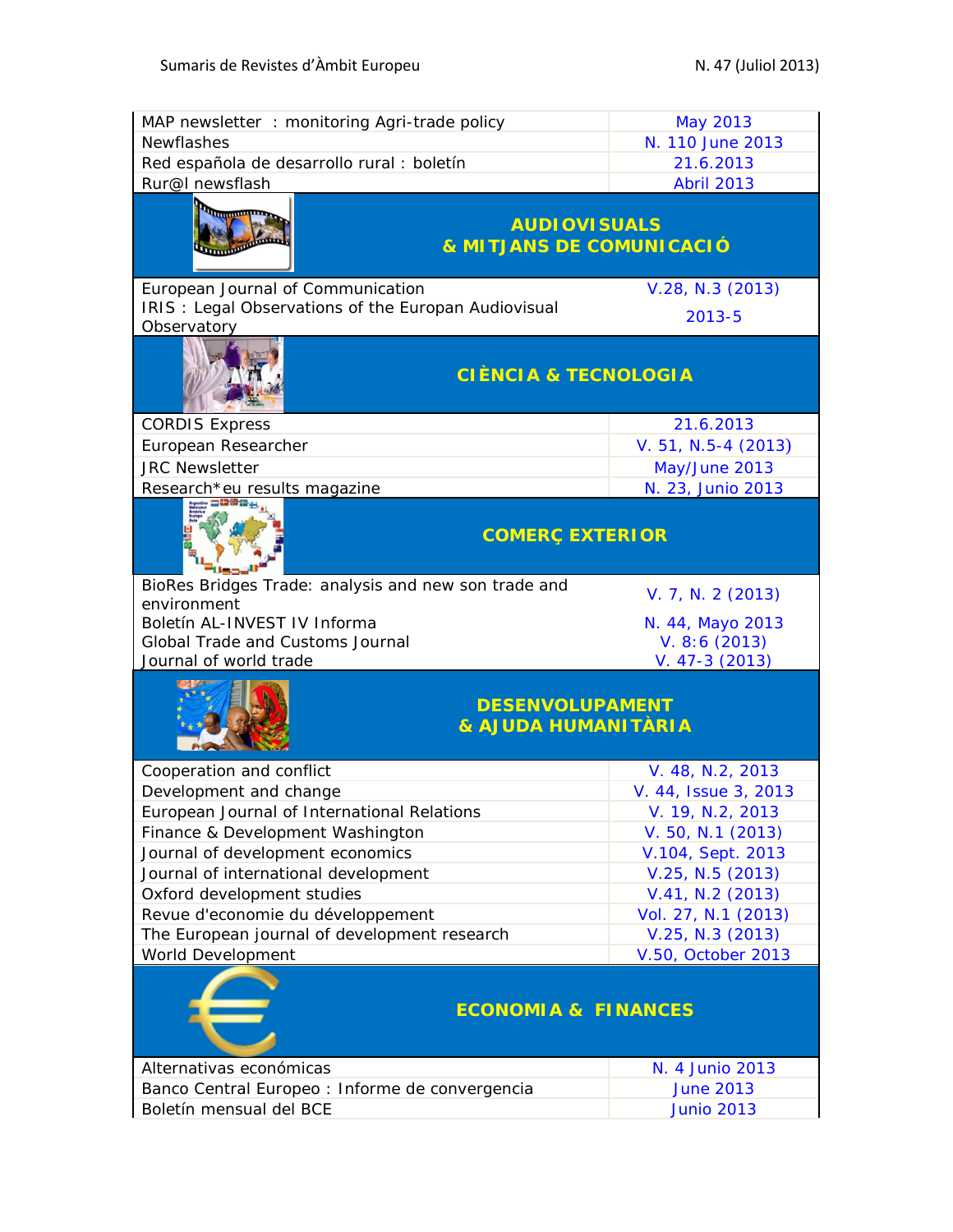| Bulletin de l'Observatoire des politiques économiques en<br>Europe         | N.28 Été 2013           |
|----------------------------------------------------------------------------|-------------------------|
| Convergence report                                                         | 2013                    |
| Country focus                                                              | N.4 (2013)              |
| <b>ECB Financial Stability Review</b>                                      | <b>May 2013</b>         |
| <b>ECB Occasional papers</b>                                               | N.148 (2013)            |
| <b>ECB Statistics pocket book</b>                                          | <b>June 2013</b>        |
| <b>ECB Working papers</b>                                                  | N.1559 Jun. 2013        |
| <b>ECFIN Economic Briefs</b>                                               | N.25 (2013)             |
| <b>ECFIN E-news</b>                                                        | N.80 (13.6.2013)        |
| European economic review                                                   | <b>V.62 August 2013</b> |
| European economy                                                           | N.3 June 2013           |
| European economy. Economic papers                                          | N.500 June 2013         |
| European economy. Occasional papers                                        | N.153 June 2013         |
| European journal of law and economics                                      | V.35, N.3 June 2013     |
| Government finance statistics - Summary tables 1/2013 -<br>Data 1997-2012) | 2013 ed.                |
| Harmonised indices of consumer prices                                      | May 2013                |
| Intereconomics                                                             | V.48, N.3 May 2013      |
| Journal - European Court of Auditors                                       | N.6 (2013)              |
| Journal of economic growth                                                 | V.18, N.2 June 2013     |
| Journal of the European Economic Association                               | V.11, N.3 June 2013     |
| Quarterly report on the euro area                                          | V.12, N.2 (2013)        |
| The European journal of comparative economics                              | V.10, N.1 (2013)        |
| Tribunal de Cuentas Europeo. Informes y dictámenes                         | N.7 (2013)              |



# **EDUCACIÓ & CULTURA**

| <b>CEDEFOP Briefing notes</b>                | <b>June 2013</b> |
|----------------------------------------------|------------------|
| <b>CEDEFOP Information series</b>            | <b>June 2013</b> |
| <b>CEDEFOP Research papers</b>               | N.32 (2013)      |
| <b>CEDEFOP Working papers</b>                | N.18 (2013)      |
| eLearning papers                             | N.33 (2013)      |
| European journal of cultural studies         | V.16, N.3 (2013) |
| European journal of special needs education  | V.28, N.2 (2013) |
| European journal of training and development | V.37, N.7 (2013) |
|                                              |                  |



# **EMPRESA & INDÚSTRIA**

| Alicante news                                  | (2.5.2013)        |
|------------------------------------------------|-------------------|
| Competition weekly news summary                | (28.6.2013)       |
| e-Competitions: antitrust case laws e-Bulletin | <b>June 2013</b>  |
| European business cycle indicators             | N.1 April 2013    |
| European business law review                   | V.24/3(2013)      |
| European business review                       | V.25, N.4 (2013)  |
| European company law                           | $V.10/2$ (2013)   |
| European competition journal                   | V. 9, N. 1 (2013) |
|                                                |                   |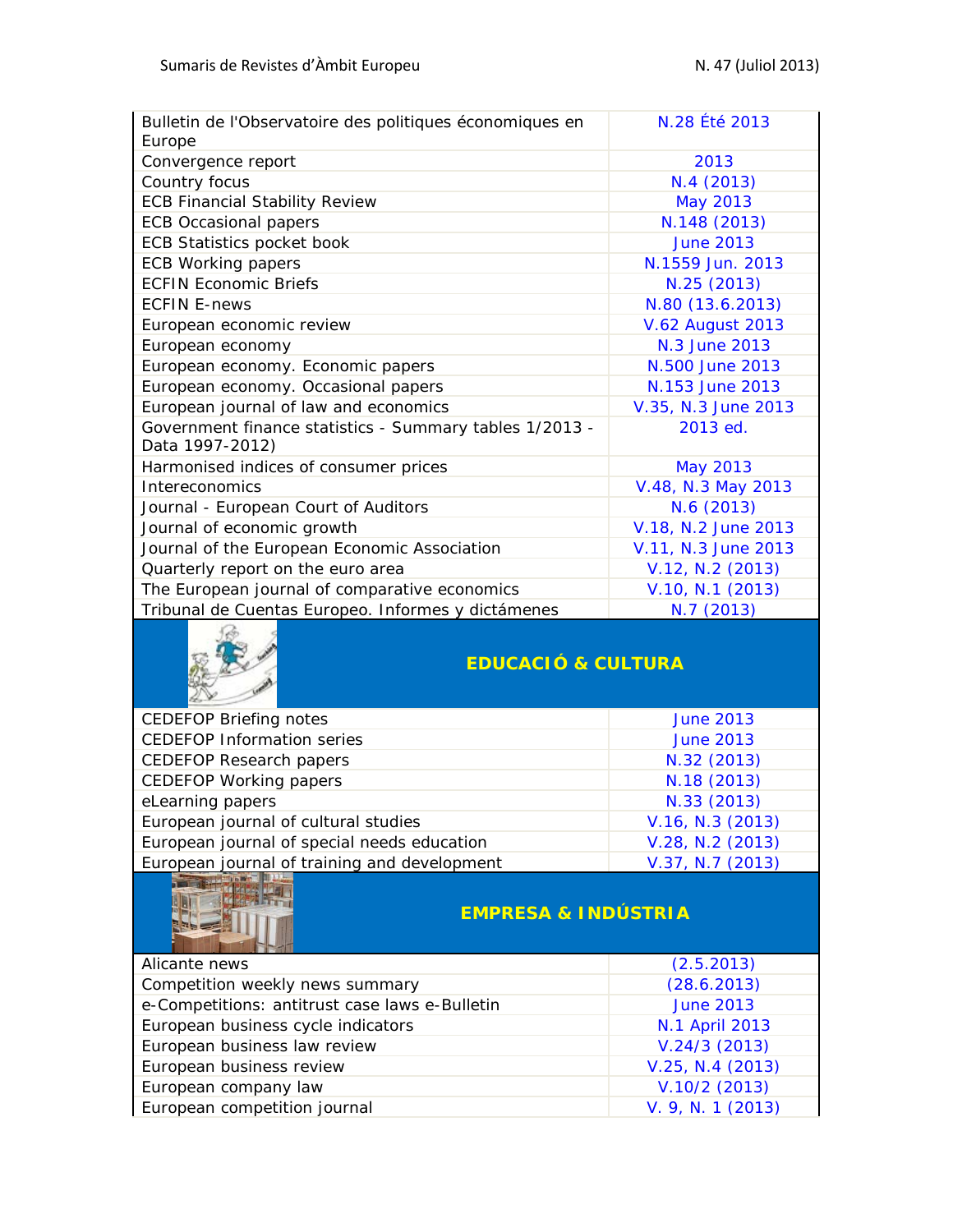| European journal of innovation management                                     | V.16, N.3 (2013)           |  |
|-------------------------------------------------------------------------------|----------------------------|--|
| European patent bulletin                                                      | N.1326 (2013)              |  |
| Informe sobre la política de competencia                                      | 2012                       |  |
| Revista de responsabilidad social de la empresa                               | N.13 (2013)                |  |
| Single market monthly                                                         | N.24(2013)                 |  |
| The European business review                                                  | <b>May 2013</b>            |  |
|                                                                               |                            |  |
| <b>FISCALITAT</b><br><b>Taxes in Europe</b>                                   |                            |  |
|                                                                               |                            |  |
| EC Tax review                                                                 | $V.22/3$ (2013)            |  |
| <b>International Tax and Public Finance</b>                                   | V.20, N.3 April 2013       |  |
| <b>Taxation papers</b>                                                        | N.36 (2013)                |  |
|                                                                               |                            |  |
| <b>INTEGRACIÓ EUROPEA</b>                                                     |                            |  |
| <b>&amp; GOVERNANÇA</b>                                                       |                            |  |
|                                                                               |                            |  |
| Common market law review                                                      | V.50, N.3 (2013)           |  |
| Cuadernos europeos de Deusto                                                  | N.48 (2013)                |  |
| Dossier Europa                                                                | N.6 (2013)                 |  |
| <b>EUI Working Papers RSCAS</b>                                               | N.47 (2013)                |  |
| European integration online papers                                            | V.17, N.1 (2013)           |  |
| EuropeanVoice                                                                 | <b>Diari</b>               |  |
| Europe's world                                                                | Summer 2013                |  |
| Interface                                                                     | N.86 May 2013              |  |
| Journal of common market studies                                              | $V.51, N.4$ (2013)         |  |
| Journal of contemporary European research                                     | V.9, N.2 (2013)            |  |
| Revue du marché commun et de l'Unión européenne                               | N.569 (2013)               |  |
| RUE. revista universitaria europea                                            | N.18 (2013)                |  |
|                                                                               |                            |  |
| <b>JUSTÍCIA &amp; DRET</b>                                                    |                            |  |
|                                                                               |                            |  |
| Alerta: Informe sobre conflictes, drets humans i                              | 2013                       |  |
| construcció de pau<br>Amnistía internacional: revista sobre derechos humanos  | N. 119 Junio 2013          |  |
|                                                                               |                            |  |
| Annual Report (EU Agency for Fundamental Rights)<br>Cahiers de droit européen | 2012<br>V.48, N.3 (2012)   |  |
| Eurojust news                                                                 |                            |  |
| Europa e diritto privato                                                      | N.8 May 2013<br>N.1 (2013) |  |
| Europe : actualité du droit communautaire                                     | V.23, N.5 (2013)           |  |
| European Data Protection Supervisor Newsletter                                | N.38 June 2013             |  |
| European Data Protection Supervisor: Annual report                            | 2012                       |  |
| European journal of international law                                         | $V.24, N.2$ (2013)         |  |
| European journal of legal studies                                             | $V.5$ , N.2 (2013)         |  |
| European law journal                                                          | V.19, N.4 (2013)           |  |
| European law review                                                           | N.2 (2013)                 |  |
| European public law                                                           | V.19, N.2 (2013)           |  |
| European review of private law                                                | V.21/3(2013)               |  |
| Fundamental rights: challenges and achievements in 2012                       | 2012                       |  |
|                                                                               |                            |  |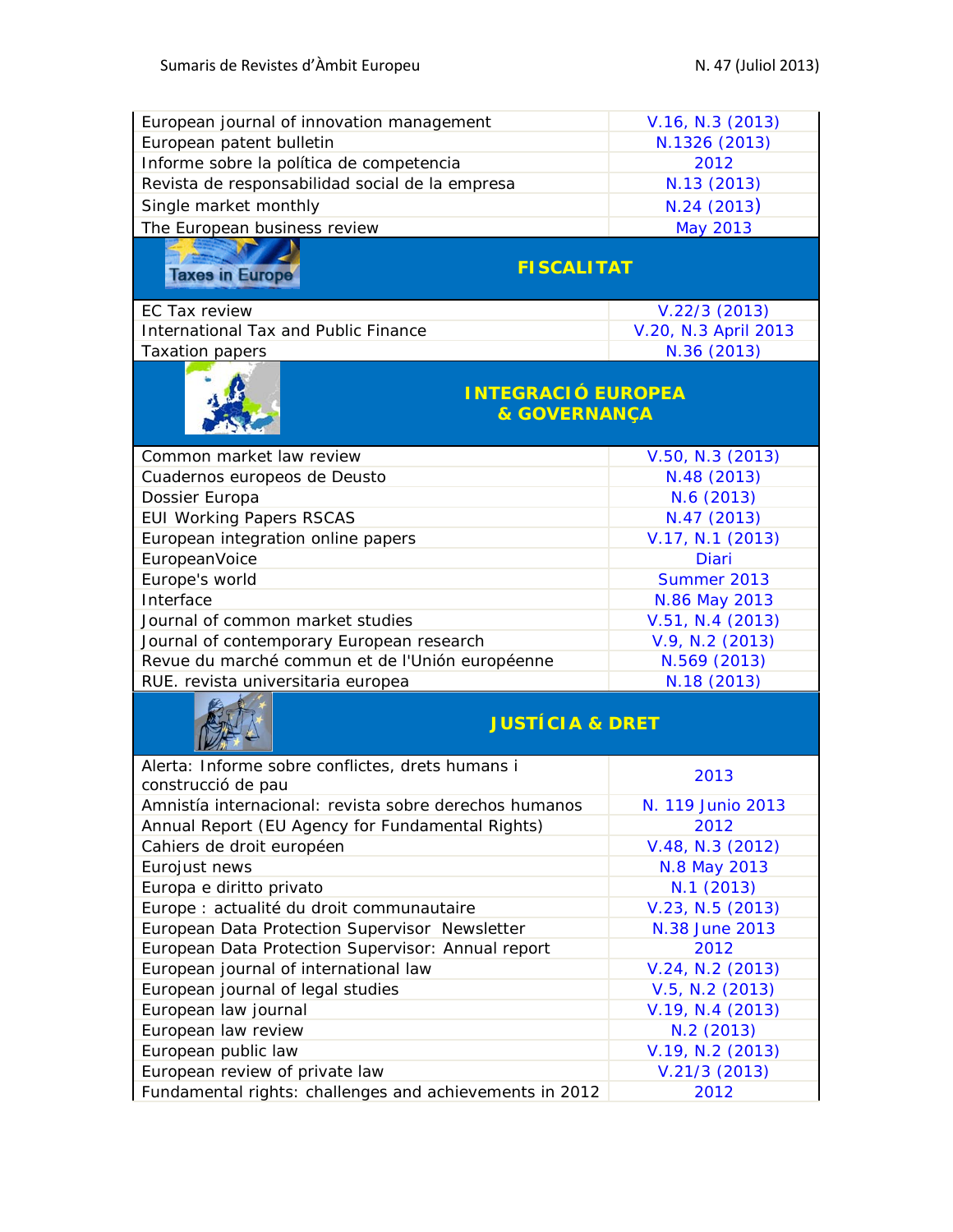| Maastricht journal of European and comparative law                            | V.20, N.1 (2013)        |
|-------------------------------------------------------------------------------|-------------------------|
| Revista general de derecho europeo                                            | N.30 Mayo 2013          |
| Revue du droit de l'Union européenne                                          | N.1 (2013)              |
| The International journal of human rights                                     | V.17, N.4 (2013)        |
| Unión Europea Aranzadi                                                        | N.4 (2013)              |
| <b>MEDI AMBIENT &amp; ENERGIA</b>                                             |                         |
| <b>EcoAP Newsletter</b>                                                       | (14.5.2013)             |
| EU environment policy brief                                                   | N.71 (2013)             |
| European business awards for the environment newsletter                       | N.20 June 2013          |
| European energy and environmental law review                                  | $V.22/3$ (2013)         |
| <b>LIFE</b> newsletter                                                        | N.5 May 2013            |
| Medio Ambiente para los europeos                                              | N.49 (2013)             |
| Natura 2000: boletín de información naturaleza y<br>biodiversidad             | N.34 July 2013          |
| <b>SALUT</b>                                                                  |                         |
| Annual report - European Agency for Safety and Health at<br>Work              | 2012                    |
| Annual report. Summary                                                        | 2012                    |
| Drugnet Europe                                                                | N.82 (2013)             |
| e-Boletín informativo- Centro Europeo del Consumidor en<br>España             | Marzo-Abril 2013        |
| E-fact (European Agency for Safety and Health at Work)                        | N.75 (2013)             |
| EFSA journal                                                                  | N. 6 June 2013          |
| Eurohealth                                                                    | V.19, N.2 (2013)        |
| European food research and technology                                         | V.237, N.1 (2013)       |
| Eurosurveillance: bulletin européen sur les malaldies<br>transmissibles       | V.18, Issue 25 (2013)   |
| Human medicines highlights                                                    | N.52 May 2013           |
| Salud UE: su enlace directo a la sanidad en Europa                            | N.111 (20.6.2013)       |
| The European journal of health economics                                      | V.14, N.4 (2013)        |
| <b>REGIONS &amp;</b><br><b>DESENVOLUPAMENT LOCAL</b>                          |                         |
| <b>AER Newsletter</b>                                                         | N.9 June 2013           |
| Carta local : revista de la Federación Española de<br>Municipios y Provincias | N.258 Mayo 2013         |
| European urban and regional studies                                           | V.20, N.3 (2013)        |
| Intercultural cities newsletter                                               | N.27 May 2013           |
| Investigaciones regionales                                                    | N.25 (2013)             |
| Panorama inforegio                                                            | <b>N.46 Summer 2013</b> |
| Regional and federal studies                                                  | $V.23, N.3$ (2013)      |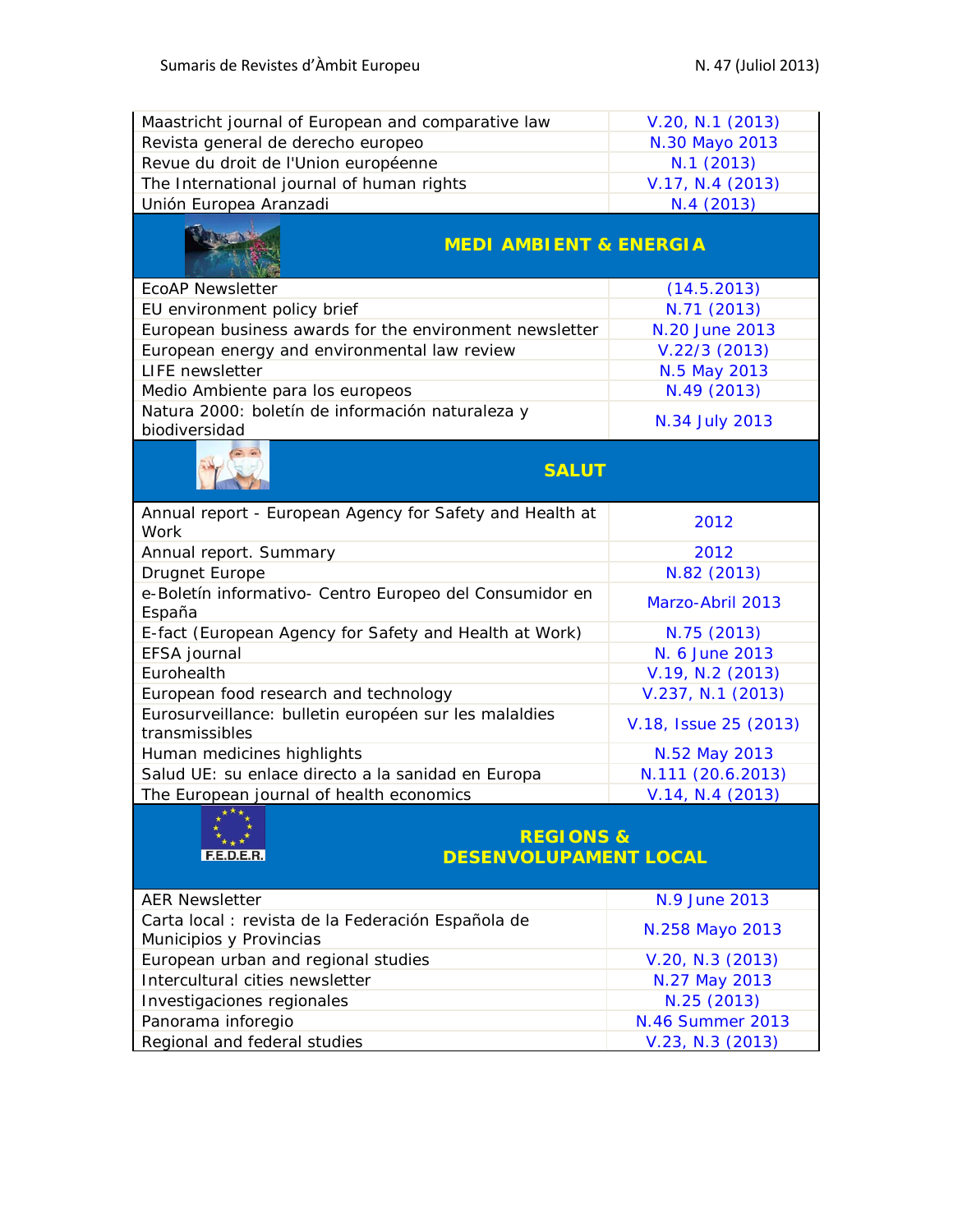| <b>POLÍTICA EXTERIOR</b><br><b>&amp; DE SEGURETAT</b>               |                         |
|---------------------------------------------------------------------|-------------------------|
| Anuario de inmigración en España                                    | 2012 ed.                |
| Barómetro del RIE                                                   | <b>Junio 2013</b>       |
| <b>CBRNE</b> Terrorism newsletter                                   | V.49 June 2013          |
| Documentos CIDOB                                                    | N.38 (2013)             |
| Elcano boletín-newsletter                                           | N.159 (2013)            |
| Estudios de política exterior                                       | N.153 (2013)            |
| EU Candidate and Pre-Accession Countries Economic<br>Quarterly-CCEQ | $1st$ quarter (2013)    |
| <b>EUROMIL</b> news                                                 | N.25 June 2013          |
| European journal of international relations                         | V.19, N.2 (2013)        |
| Europe's world                                                      | <b>N.24 Summer 2013</b> |
| Foreign affairs Latinoamérica                                       | V.13, N.3 (2013)        |
| Foreign policy en español                                           | <b>Junio 2013</b>       |
| Géoéconomie                                                         | N.64 (2013)             |
| Informe semanal Política Exterior                                   | N.847 (24.6.2013)       |
| <b>Informes Elcano</b>                                              | N.14 (2013)             |
| JANUS.NET (e-journal of International Relations)                    | $V.4$ , N.1 (2013)      |
| Notes internacionals                                                | N.73 (2013)             |
| Opinión CIDOB                                                       | N.199 (28.6.2013)       |
| Puentes para un diálogo. Europa-América Latina                      | N.118 (1.7.2013)        |
| Revista electrónica de estudios internacionales                     | N.25 Junio 2013         |
| Revista europea de estudios latinoamericanos y del Caribe           | N.94 (2013)             |
| Revue internationale et stratégique                                 | N.90 (2013)             |
| Security Community: The OSCE Magazine                               | N.2 (2013)              |
| <b>Weekly Compass</b>                                               | N.153 (28.6.2013)       |
| <b>TELECOMUNICACIONS</b><br>& SOC. DE LA INFORMACIÓ                 |                         |
| <b>ENISA General report</b>                                         | 2012                    |
| ENISA Management board newsletter                                   | <b>June 2013</b>        |
| <b>TRANSPORT</b>                                                    |                         |
| European transport research review                                  | V.5, N.2 June (2013)    |
| Mobility and transport newsletter                                   | N.143 June (2013)       |
| <b>TURISME</b>                                                      |                         |
| Web<br>Monthly updates                                              | May 2013                |
| Tourism management perspectives Web                                 | V.8 October 2013        |
| <b>UNWTO News Web</b>                                               | N. 18 Junio 2013        |
| Via@, revista internacional interdisciplinar de turisme<br>Web      | N.1 (2013)              |